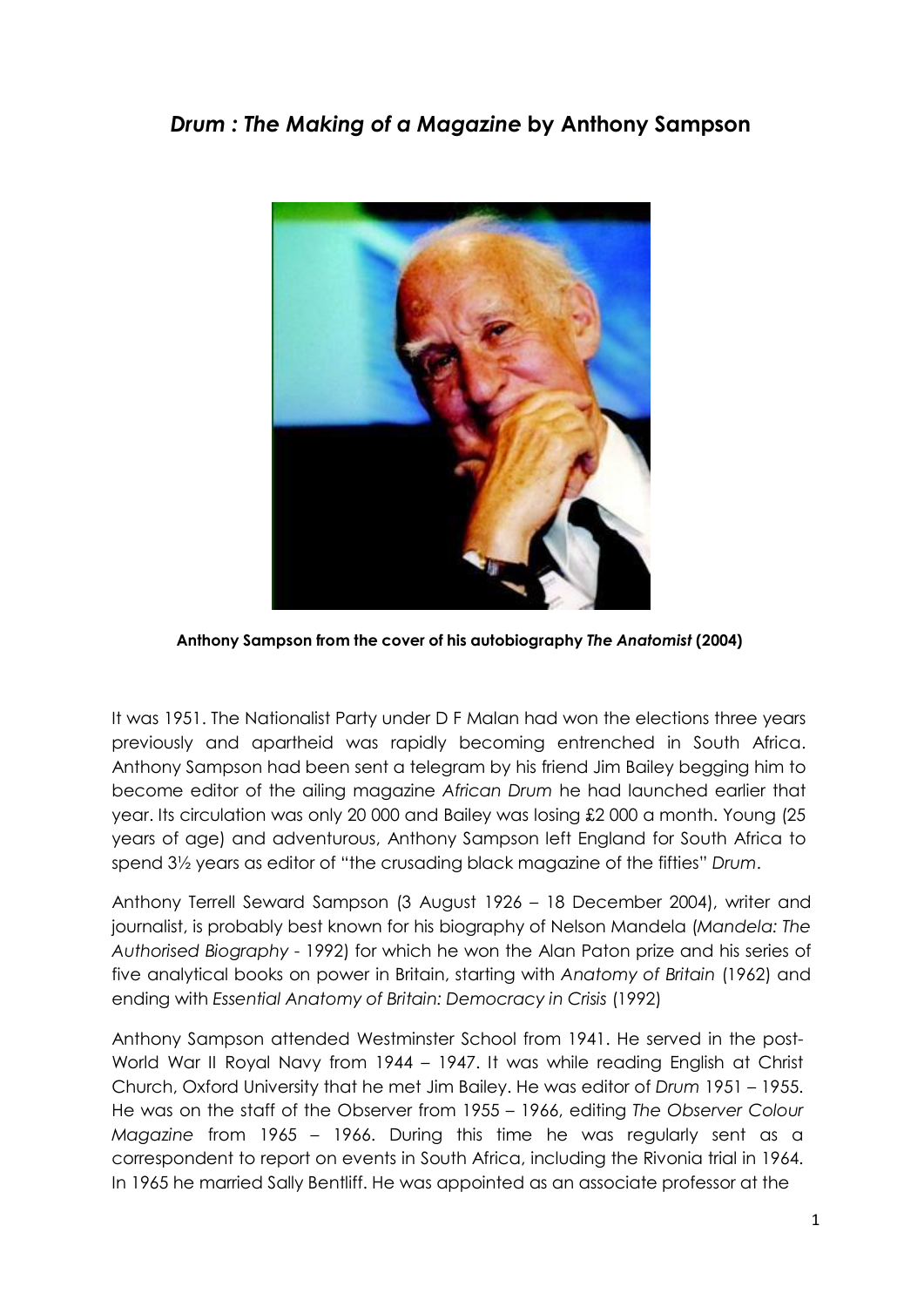University of Vincennes, Indiana, USA in 1968. From 1973 – 1974 he was the chief American correspondent for the Observer. From 1977 until his death in 2004 he was a contributing editor to Newsweek. From the time he left *Drum* in 1955 until his death he wrote many books on South Africa and on power in both the political and corporate world.

Anthony Sampson is known for his astute analysis. This characteristic is already present in his first book *Drum: a venture into the new Africa* (1956) (republished in 2005, unchanged except for a new Foreword and Afterword, as *Drum: the making of a magazine*). It is an account of his time as editor of *Drum.* In the book we meet the people not only of *Drum* but also of South Africa. As he says in his foreword to the 2005 edition, he felt that he had "left the characters to speak for themselves with their authentic dialogue and voices". While we see the people Sampson meets through his eyes, those of a young Englishman, he does, to a large extent, stand back and allow them to speak to the reader directly.



**"The overcrowded** *Drum* **office in Johannesburg housed most of its journalists and photographers. Jürgen Schadeberg took this picture in 1954, while [Anthony Sampson] directed it, showing (***from left to right***) Henry Nxumalo, Casey Motsisi, Ezekiel Mphahlele, Can Temba, Jerry Ntsipe, Arthur Maimane (***with hat***) , Kenneth Mtetwa (***on floor***), Victor Xashimba, Dan Chocho (***with hat***), Benson Dyanti (***with stick***), Robert Gosani. Todd Matshikiza was away."**

**Photographer: Jürgen Schadeberg**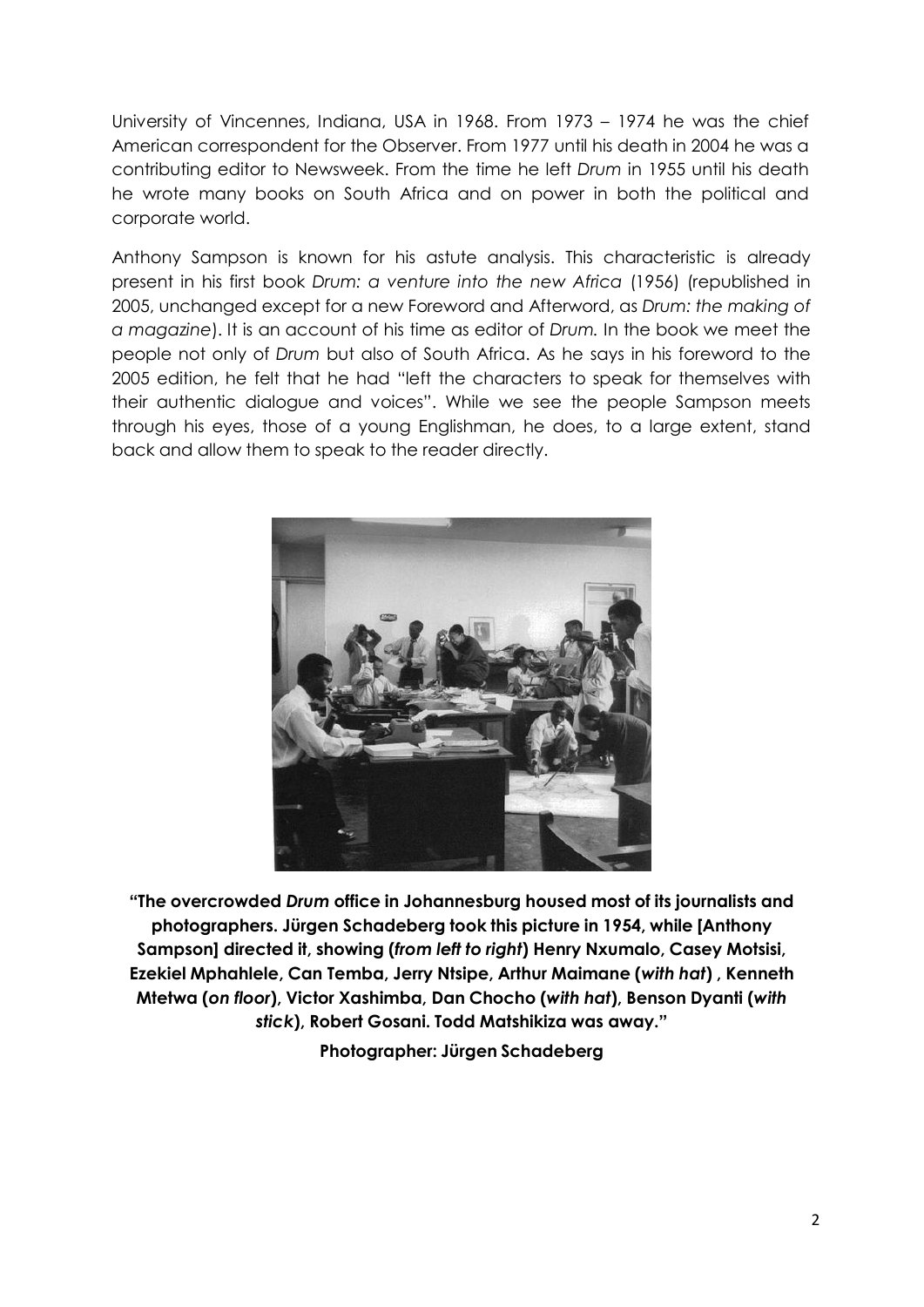The reader meets the journalists with whom Sampson and Bailey work, a talented group of young black men whom owner and editor wisely allow to dictate the direction of *Drum* as they know what the black citizens of Johannesburg want to read about. They are the doyens of black journalism and writing: Henry Nxumalo, Can Temba, Casey Motsisi, Ezekiel Mphahlele, Arthur Maimane and Todd Matshikiza among others. It was allowing them to write about what they felt passionately, that, through many ups and downs, eventually propelled the magazine to new heights. They covered such topics as poor conditions on farms and in prisons, the latest jazz groups to hit the music scene, the lives of gangsters and the South African favourite: sport. And the articles were "devoured" by its readers.



**"The three "Jazzolomos" were stars of the early fifties, much featured by** *Drum's* **writer on music Todd Matshikiza. Performing in 1953 are (***from left to right***) Jacob "Mzala" Lepers (***double bass***), Sol "Beegeepee" Klaaste (***piano***) and Ben "Gwigwi" Mrwebi (***alto sax***)." Photographer: Jürgen Schadeberg**

Through the book the reader meets famous people, such as Nelson Mandela and Trevor Huddlestone, infamous gangsters, shebeen queens, musicians and ordinary people. Each is seen through the keen eyes of Anthony Sampson. We see the effects of apartheid and discrimination on the black, coloured and white people of Johannesburg and we see the failed attempt by the ANC to prevent the removal of people from Sophiatown to Meadowlands.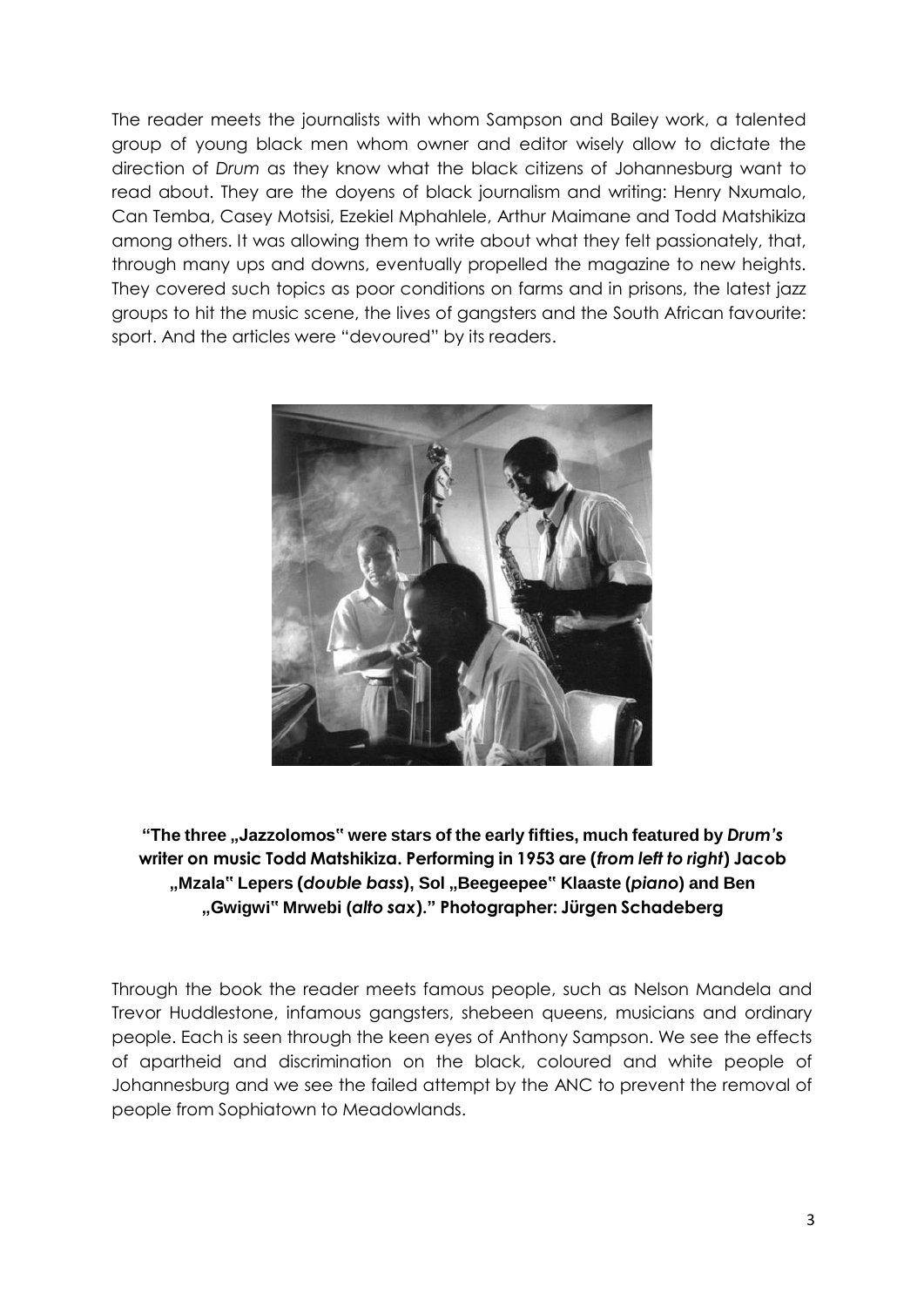

**"Father Trevor Huddleston, a monk from the Community of the Resurrection, was a close friend of** *Drum***. He was a prominent figure in Sophiatown and superintendent of St Peter"s School in Johannesburg, which educated many of the most talented**  *Drum* **writers, and was later closed down under the Bantu Education Act." Photographer: Jürgen Schadeberg**



**"The apartheid government in 1954 was determined to demolish Sophiatown, the multiracial suburb of Johannesburg where many of the** *Drum* **writers lived. The ANC, encouraged by Mandela, campaigned vigorously to resist, with much publicity from** *Drum***." Photographer: Jürgen Schadeberg**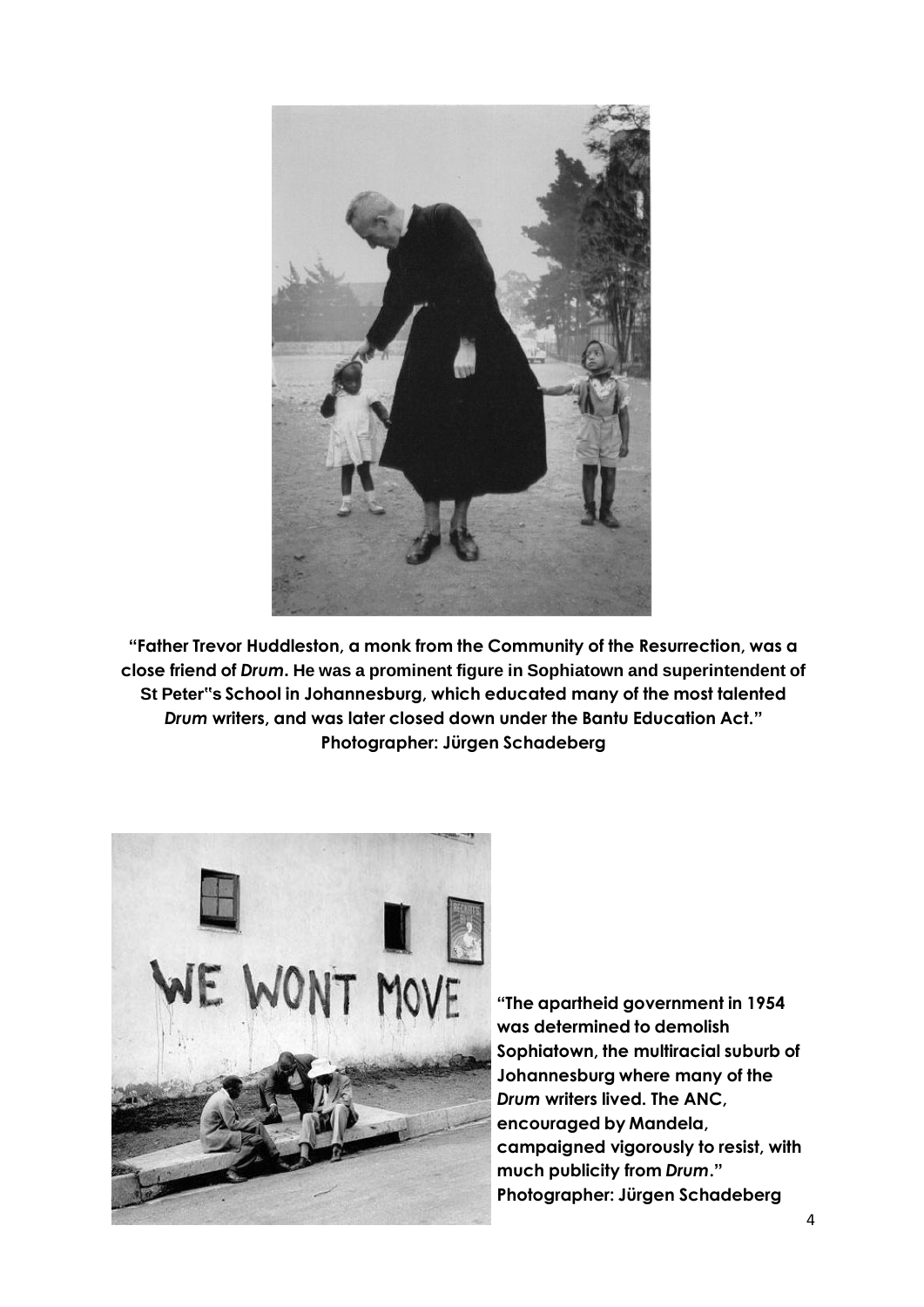For a fresh and perceptive account of a magazine, a city and its people at the beginning of the apartheid era, *Drum: the making of a magazine* is a book well worth reading.



## **"This cover picture from 1954 showed a model being measured for her vital statistics by** *Drum* **writers including Ezekiel Mphahlele (***kneeling on left***) and Bloke Modisane (***standing on right***)." Photographer: Jürgen Schadeberg**

If you would like to learn more about *Drum* you might find the following books, articles and documentaries interesting:

Note: \* The University of Johannesburg has these books

- *Defiant Images: Photography and Apartheid South Africa*, Darren Newbury, University of South Africa (UNISA) Press, 2009, (see Chapter 2. 'A fine thing': The African Drum, and Chapter 3. 'Johannesburg lunch-hour': photographic humanism and the social vision of Drum)\*
- *The Drum decade : stories from the 1950s* / edited by Michael Chapman, University of Natal Press, 2001\*
- *Drum : an index to Africa's leading magazine*, 1951-1965, Dorothy C. Woodson, University of Wisconsin-Madison, African Studies Programme, 1988
- *The Beat of Drum : the story of a magazine that documented the rise of Africa as told by Drum's publisher, editors, contributors, and photographers*, Heyns, Jacky, Ravan Press, 1982-1984
- *The Beat of Drum. Vol. 4, The Bedside book : Africa's leading magazine*, editor in chief J.R.A. Bailey, editor H. Lunn, James R.A. Bailey, 1984
- *Drum : South Africa's Black picture magazine*, Creative Camera, 1984
- *Good-looking Corpse: World of Drum - Jazz and Gangsters, Hope and Defiance in the Townships of South Africa*, Mike Nicol, Secker & Warburg, 1991\*
- *Who killed Mr Drum?*, Sylvester Stein ; with a foreword by Anthony Sampson, Mayibuye Books, 1999\*\*